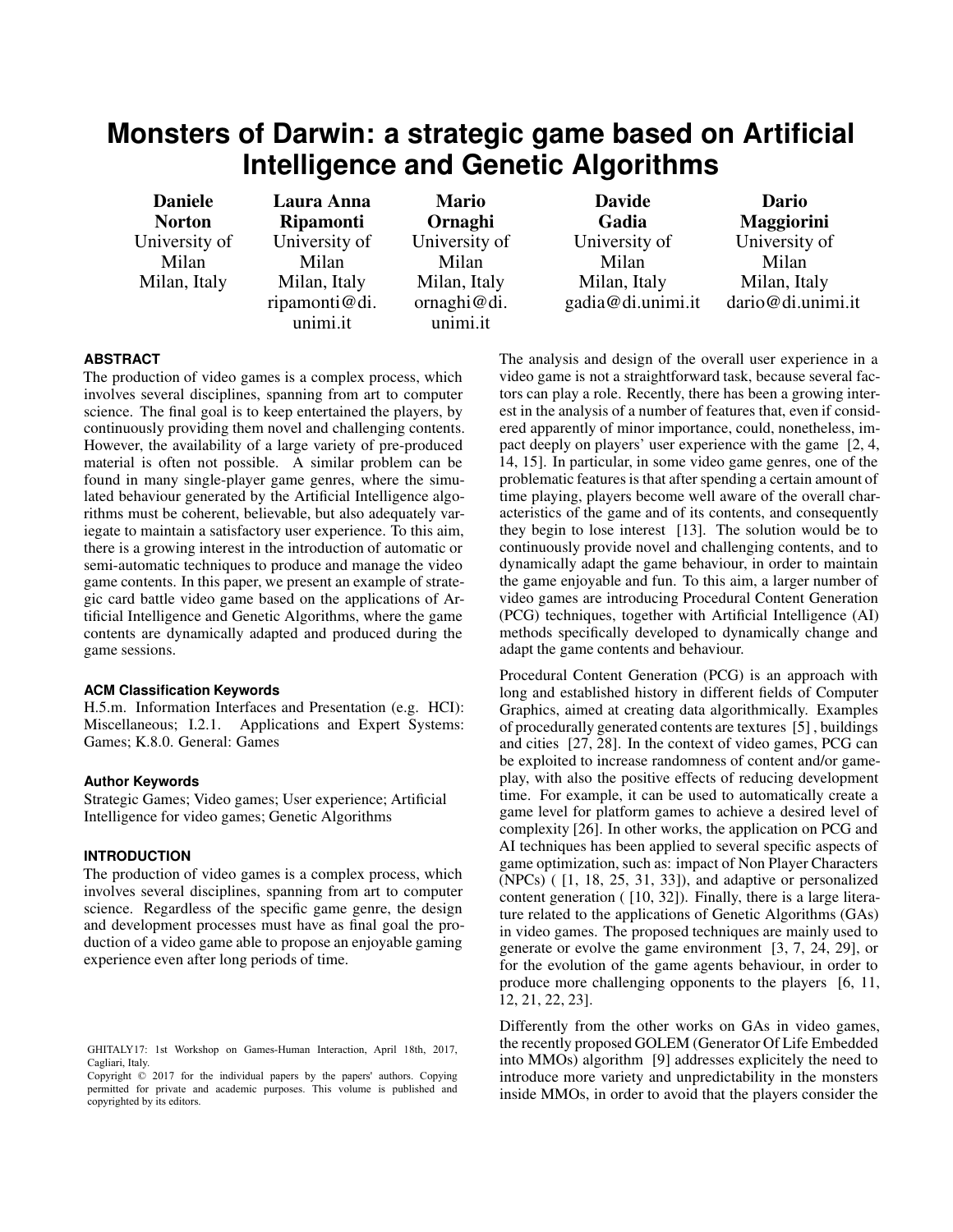game repetitive and less enjoyable after a long period of time spent playing. The main idea in GOLEM is to characterize each monster specie present in the game through its genome, and to generate new species by recombining their chromosomes, which represent a set of physical characteristics and skills. Each monster in GOLEM is represented by a chromosome composed by 53 genes, and the recombination process evaluates also the probability for the new monster to actually survive in the habitat in which it is born (e.g., a marine-like animal will unlikely survive in a desert). Moreover, other parameters are included in order to manage and, if needed, limit the population growth.

The concept of evolution of a population of creatures have been addressed also in a small number of commercial video games [\[8,](#page-4-10) [30\]](#page-5-17), even if in a very different way than the approach proposed in GOLEM.

In this paper, we present a strategic card battle video game called Monsters of Darwin (MOD). The game applies the GA approach of GOLEM, but to a different game genre: in this case, the monsters are depicted on virtual cards, and at each turn, a new card with a new monster may be generated by the combination of the monsters on the cards currently played. Moreover, being MOD a single-player video game, an AI component has been implemented, to manage the game dynamics and to act as Non Playable Character (NPC).

The paper is organized as follows: in the following sections we will recall the fundamental concepts related to AI and GA in video games, and then we will describe MOD design and implementation choices. Finally, we will draw conclusions and discuss major future developments.

#### **ARTIFICIAL INTELLIGENCE IN VIDEO GAMES**

Contemporary video games are often characterized by the use of advanced AI techniques. AI solutions for video games [\[17\]](#page-5-18) are quite different from those typical of *classic* AI, because while the latter are usually aimed at optimizing solutions for specific problems under no time or resources limits, the former must provide a believable solution to complex decisional processes in (nearly) real-time with limited computational resources. AI in video games has a huge amount of possible usages, mostly depending on the specific game genre. One example is represented by Non-Playing Characters (NPCs) in First Person Shooter (FPS) games, where the AI is responsible of the simulation of a believable behaviours for a group of enemies [\[16,](#page-5-19) [25\]](#page-5-7).

In this paper, we consider a strategic video game. The video games in this genre are characterized mainly by actions based on tactics and planning, in order to achieve victory. Player's decisions have a key role in the game, while chance is less relevant than players' ability. There are two sub-genres, *turnbased* or *real-time*, and the role of AI can vary relevantly depending on the nature of the strategic video game. *Real-time* strategic games have usually a simpler AI, which is mainly used as a *strategic layer*. On the contrary, *turn-based* games may have very sophisticated and complex AI, which may even run on dedicated hardware, like in case of simulated complex board games (e.g., Chess) [\[17\]](#page-5-18).

The characterization of an AI algorithm for strategic video game shares its terminology with the *game theory*. A game is classified according to the number of players (usually two, even if it can be extended to a higher number of players), the goal of the game, and the information each player has about the game. With respect to the goal, two subclasses of strategic games exist:

- *Zero-sum game*: a player wins only if the other opponent lose.
- *Non zero-sum game*: the focus of the player is on the winning, which may happen even without the opponent's loss.

Moreover, we can identify two cases also for the level of information the players have regarding the game:

- *Perfect information*: the player knows everything about the state of the game, and about the possible options the opponent has for the next move.
- *Imperfect information*: there is some random element in the game that make uncertain the possible evolution of state of the game.

The most popular strategic video game AI technique is the *minimax* algorithm. The main concept is that, during a turnbased game, a player tries to play the best move possible to achieve victory, while the opponent tries to use the best strategy to avoid this, by minimizing the player's score. The *minimax* algorithm is a recursive algorithm, which works on a tree data structure (the *game tree*) where each node represents a board position, and each branch represents one possible move, leading from one board position to another. At each iteration, the AI algorithm evaluates the current state, considers each possible move and corresponding new board positions, and recursively calculates the score for each new possible situation, in order to choose the most appropriate one. The choice is performed using a heuristic called *static evaluation function* [\[17\]](#page-5-18).

#### **GENETIC ALGORITHMS IN VIDEO GAMES**

GAs are a particular class of algorithms, mainly belonging to the AI field. They are applied to solve many classes of problems but, more in general, they are useful in heuristic search processes and in optimization problems. They have been inspired by Darwin's evolution theory: a population is represented by the chromosomes of a set of individuals, and a new generation in the population is produced by recombining the genetic material according to specific rules. For each generation, a *fitness* function selects the most "suitable" parents and iterates the reproduction process on them. To produce "children", the algorithm applies *crossover* (a genetic recombination technique) and *mutations* on chromosomes, represented by bit sequences. The algorithm then evaluates, once the new generation has been created, if the population registers any improvement in any relevant feature: if this is the case, parents will be discarded and the new children will substitute them in the reproduction process. Generally, these steps are iterated until some optimal solution is reached [\[19,](#page-5-20) [20\]](#page-5-21).

*Crossover* is used by GAs to mix the genes of two elements of the population. Some different approaches can be applied: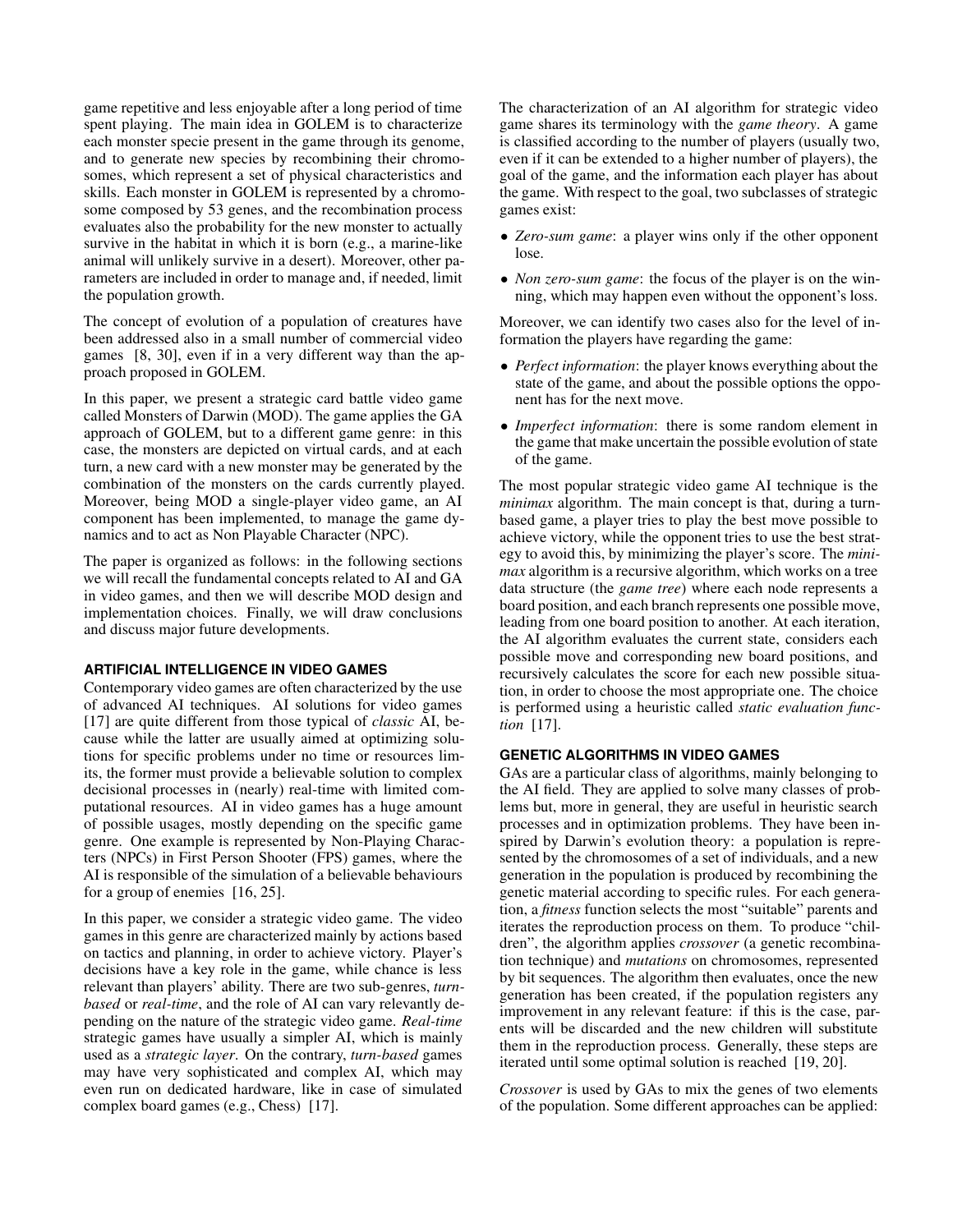- 1. *Single point crossover*: the chromosomes of the parents are split into two parts in a randomly selected point. Two new chromosomes are generated, by combining the first and second parts of the original parents.
- 2. *Two points crossover*: the chromosomes of the parents are split into three parts. The chromosome of one child is composed by the first and third part of the first parent, merged with the second part of the second parent. Another chromosome is created using the remaining parts.
- 3. *Uniform crossover*: this approach provides a higher genetic variation, since each gene of the child is copied randomly from one of the corresponding genes belonging to one of the parents. The genes not chosen for the first child are used for the second one
- 4. *Arithmetic crossover*: the offspring chromosomes are the results of some arithmetic operation on the parents' genes.

Finally, genetic *mutations* can be useful for inserting into the new generation's chromosomes some characteristics not inheritable from parents, since not present in their genetic heritage. Similarly to what happens in nature, mutations can introduce a new characteristic or modify/destroy an existing one.

## **MONSTERS OF DARWIN (MOD)**

Monsters of Darwin has been developed in order to investigate novel approaches aimed at maximizing the user experience in a particular game genre that, after long periods, may suffer because of the repetition of game contents.

MOD is a *zero-sum*, *imperfect information*, *turn-based* singleplayer strategic card battle video game. The player plays against an AI opponent in order to collect the highest possible number of *Monster Cards*.

The game dynamics of MOD are quite simple. At each turn, two cards are played, one from the player on turn (the "real" player or the AI component) and one from the opponent. Then, the player on turn must choose between two different actions among the two cards: *Monster Duel* or *Monster Coupling*. *Monster Duel* follows rules similar to other card battle games, while *Monster Coupling* represents a procedural approach aimed at lower the game contents repetitivity, by the automatic generation of new Monster Cards depicting new monsters. *Monster Coupling* is based on the application of a GA, derived from the GOLEM algorithm [\[9\]](#page-4-9). A game session ends when a player defeats all the cards of the opponent. The final winner is the first player winning 3 game sessions.

In the following subsections, we provide further details on the features and contents of MOD.

#### **Monster Cards**

The main contents of MOD are the Monster Cards, depicting different kinds of monsters, using a graphic style inspired by grimoires and medieval manuscripts. Figure [1](#page-2-0) shows an example of Monster Card. Each card is composed by three areas: in the bottom area it is indicated the *natural element* of the monster; in the central area it is depicted the monster, and,



Figure 1. An example of Monster Card. In the bottom area it is indicated the *natural element* of the monster. The *attack*, *defense* and *vital forces* of the monster are shown in the top area.

<span id="page-2-0"></span>finally, the *attack*, *defense* and *vital forces* of the monster are shown in the top area.

The four *natural elements* (*air*, *earth*, *water* and *fire*) are used to create a hierarchy between the Monster Cards, used during the *Monster Duel* or *Monster Coupling* stages. In particular:

- *air* rules over *earth*
- *earth* rules over *water*
- *water* rules over *fire*
- *fire* rules over *air*

To allow the graphical representation of the new monsters generated by the GA, each monster is composed by a set of 2D patches, each having a texture of a different physical part (head, body, legs, etc). With a similar approach, a new monster can be simply represented by assembling patches from different sets. Figure [2](#page-3-0) shows a monster, and the patches composing its graphical representation.

At the beginning of the game, the player has a card deck composed by 8 Monster Cards (2 for each natural element). In the following turns, the player will choose 8 cards among those available in her deck. The AI module creates its deck choosing the Monster Cards randomly, even if balancing among the number of cards belonging to the different natural elements.

## **Monster Duel**

During a *Monster Duel*, the damage a Monster Card can inflict to the *vital force* of the opponent's card is established by the difference between the corresponding *attack* and *defense force* values (e.g., a card with an *attack force* of 8 will inflict a damage of 2 to a card with *defense force* 6). The damage can be modified on the basis of their relation in the *natural elements* hierarchy: the damage is raised of 1 unit in case the element of the attacking card rules over the element of the other card, otherwise it is lowered of 1 unit. All the Monster Cards have an initial *vital force* equal to 6. When the value reaches 0, the Monster Card is removed by the current game session, and it will become available only in the following games.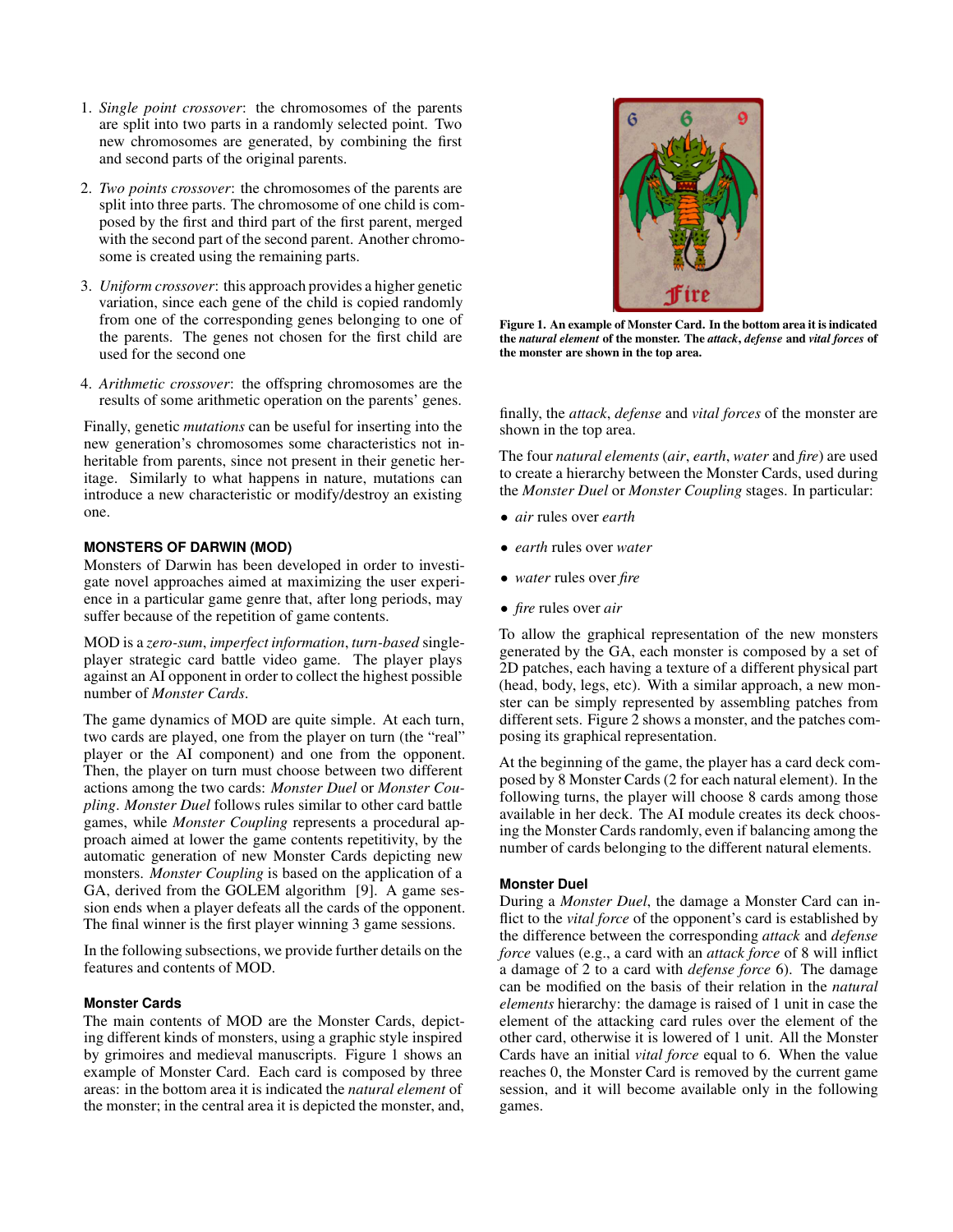

<span id="page-3-0"></span>Figure 2. A monster of MOD, and the patches composing its graphical representation

## **Monster Coupling and Genetic Algorithm in MOD**

The GA implemented in MOD is applied during the *Monster Coupling* stage. As in GOLEM [\[9\]](#page-4-9), each monster is described by a chromosome, which maps its characteristics and skills. The characteristics are related to the *physical* aspect (e.g., number of legs, wings, etc.), to the *force* (i.e., the *attack*, *defense* and *vital forces*), and to the *natural element*, as illustrated in Table [1.](#page-3-1)

Each characteristic can assume a value in a certain range. For the physical features, the range from 1 to 8 indicates one Monster Card from the initial deck: therefore, a value of 2 for the *Head* means that the new monster will be created using the head patch from the monster of the second card selected in the deck, etc. For the force features, the value changes depending on the subcategories: *attack force* can have values from 4 to 7, *defense force* can have values from 1 to 3, *vital force* can have values from 0 to 6. These values have been chosen after a tuning and testing stage of the game.

The *Monster Coupling* stage begins evaluating the *compatibility* between the two Monster Cards currently played. Two monsters are evaluated as compatible for the coupling if the *natural element* of the card of the player on turn rules over the element of the opponent's card, and if the difference in *vital force* between the two monsters is equal of higher of 2. If these constraints are not valid, then the Monster Card of the player on turn (i.e., the one who has tried the *Monster Coupling*) will be inflicted a damage following the rules of the *Monster Duel* stage. Otherwise, the *Crossover* function of the GA algorithm is applied to the chromosomes of the two monsters. To obtain the broadest diversity among the generated monsters, we have opted for the *uniform crossover* approach: for each characteristic in the chromosome, one value from the two parents is randomly selected and assigned to the new monster. Even if the crossover creates two new monsters, only the first is considered, and it is added to the player's personal deck, while the two original cards subject to the coupling are discarded from the game session.

#### **Artificial Intelligence in MOD**

The main operations of the AI component in MOD are: the selection of the Monster Card to play, and the choice between *Monster Duel* or *Monster Coupling* actions. In both cases, the AI component uses the *minimax* algorithm for the evaluation.

| Characteristic | Type            | Range |
|----------------|-----------------|-------|
| Head           | physical        | 8     |
| Eyes           | physical        | 8     |
| Arms           | physical        | 8     |
| Body           | physical        | 8     |
| Legs           | physical        | 8     |
| Tail           | physical        | 8     |
| Wings          | physical        | 8     |
| Attack         | force           | 3     |
| Defense        | force           | 3     |
| Vital          | force           | 3     |
| Element        | natural element |       |

<span id="page-3-1"></span>Table 1. Characteristics and skills in a chromosome of a monster.

During the selection of the Monster Card to play, if the AI is the player on turn, the choice of the card is completely random. If, otherwise, the AI is responding to the player's card choice, than the algorithm evaluates the played card, and performs a selection of a "stronger" card among the available ones in the deck. A card is "stronger" if its *natural element* rules over the element of the first card, and/or its *attack force* is higher. During the choice between *Monster Duel* or *Monster Coupling*, the AI algorithm evaluation is based on the number of remaining Monster Cards in the deck, and on the difference of *vital force* and *compatibility* between the two Monster Cards.

#### **MOD implementation details**

MOD has been implemented using the Unity 3D game engine. For its characteristics, Unity 3D represents a powerful and flexible solution well suited for fast implementation of different game genres, allowing the integration of different techniques and material, and the development for different gaming platforms.

Figure [3](#page-4-11) shows some screenshots of the *Monster Duel* and *Monster Coupling* stages.

#### **CONCLUSIONS AND FUTURE WORK**

In this paper, we have presented a strategic card battle video game called Monsters of Darwin (MOD). The game uses a combination of AI and GAs in order to generate new *Monster Cards*, by combining the characteristics of the cards played in each turn.

The approach we are proposing with MOD is a preliminary attempt to address one of the features that can impact on players' user experience. In fact, repetition of contents and mechanics in some game genres can lead to a loss of interest in the game after some time. One possible solution to avoid this issue is to introduce procedural and dynamic techniques to continuously generate novel contents and to adapt the game behaviour to the players' actions, in order to maintain the game enjoyable and fun.

From the preliminary evaluation tests, the performances of MOD are promising: the GA in MOD is able to produce a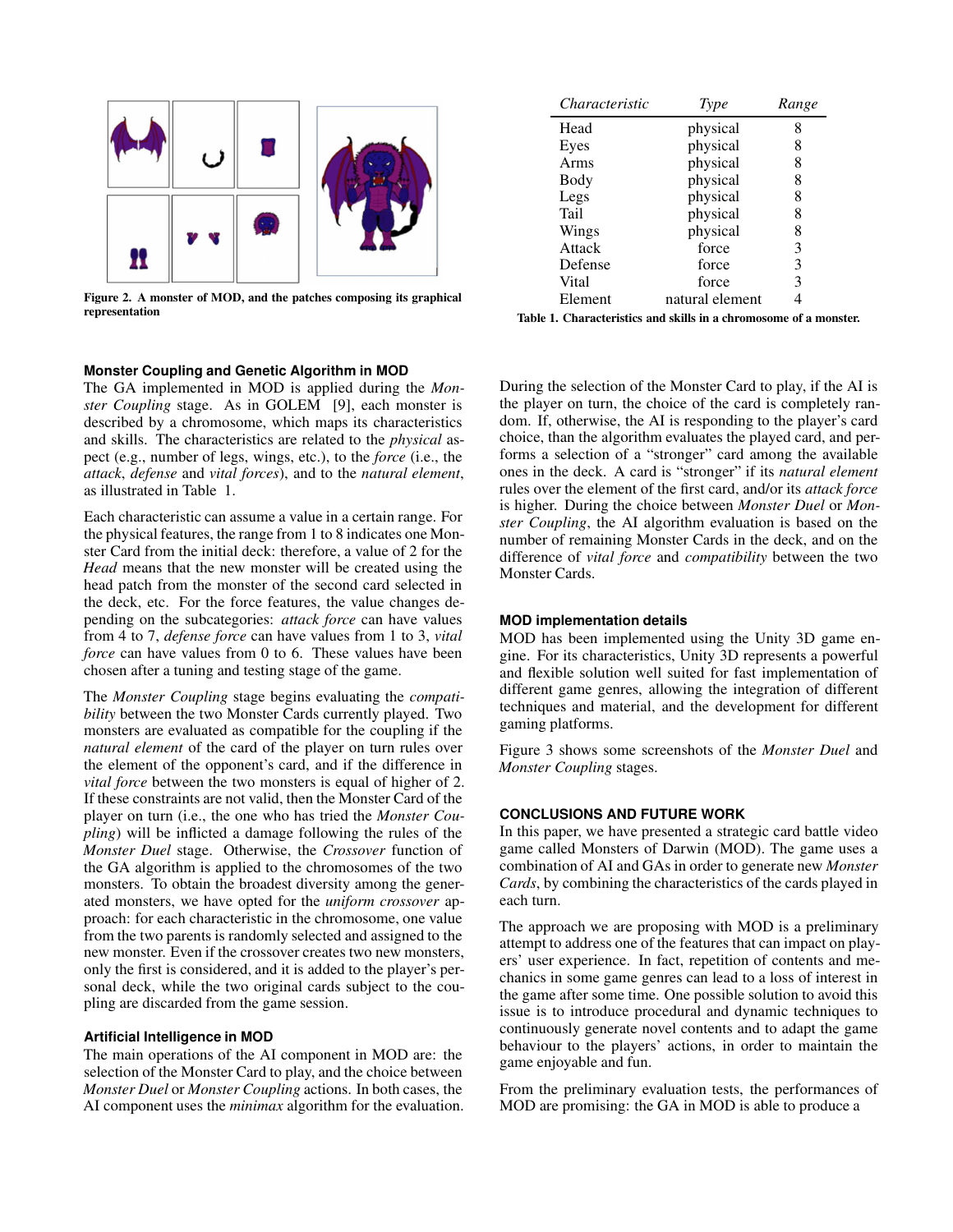

Figure 3. Screenshots of the *Monster Duel* and *Monster Coupling* stages in MOD.

high number of new monsters even from a limited set of basic Monster Cards, while the evaluation made by the AI algorithm is performed smoothly, limiting the waiting time to the minimum.

Future developments will consider the extension of the characteristics of the monsters chromosomes, and of the database of available monsters among which the players can choose the initial deck. Moreover, we aim at extending the AI component, by introducing new possible actions during the game turns, like e.g., a defense action to oppose the attack from the opponent player.

# <span id="page-4-3"></span>**REFERENCES**

- 1. Gustavo Andrade, Geber Ramalho, Hugo Santana, and Vincent Corruble. 2005. Automatic Computer Game Balancing: A Reinforcement Learning Approach. In *Proceedings of the Fourth International Joint Conference on Autonomous Agents and Multiagent Systems (AAMAS '05)*. ACM, New York, NY, USA, 1111–1112.
- <span id="page-4-5"></span><span id="page-4-0"></span>2. Richard Bartle. 2003. *Designing Virtual Worlds*. New Riders Games.
- 3. Leonardo F. B. Silva de Carvalho, Helio C. Silva Neto, Roberta V. V. Lopes, and Fábio Paraguaçu. 2010. An application of genetic algorithm based on abstract data type for the problem of generation of scenarios for electronic games. In *2010 IEEE International Conference on Intelligent Computing and Intelligent Systems*, Vol. 2. 526–530.
- <span id="page-4-1"></span>4. Daniele De Felice, Marco Granato, Laura Anna Ripamonti, Marco Trubian, Davide Gadia, and Dario Maggiorini. 2017. Effect of Different Looting Systems on the Behavior of Players in a MMOG: Simulation with

Real Data. In *eHealth 360°: International Summit on eHealth, Revised Selected Papers*. Springer International Publishing, 110–118.

- <span id="page-4-11"></span><span id="page-4-2"></span>5. David S. Ebert, F. Kenton Musgrave, Darwyn Peachey, Ken Perlin, and Steve Worley. 2003. *Texturing & Modeling: a procedural approach*. Morgan Kaufmann.
- <span id="page-4-7"></span>6. Anna I. Esparcia-Alcázar and Jaroslav Moravec. 2013. Fitness approximation for bot evolution in genetic programming. *Soft Computing* 17, 8 (2013), 1479–1487.
- <span id="page-4-6"></span>7. Miguel Frade, Francisco Fernandez de Vega, and Carlos Cotta. 2012. Automatic evolution of programs for procedural generation of terrains for video games. *Soft Computing* 16, 11 (2012), 1893–1914.
- <span id="page-4-10"></span>8. Galactic Arms Race homepage. 2017. (2017). http://galacticarmsrace.blogspot.it.
- <span id="page-4-9"></span>9. Andrea Guarneri, Dario Maggiorini, Laura Anna Ripamonti, and Marco Trubian. 2013. GOLEM: Generator Of Life Embedded into MMOs. In *Proceedings of the Twelfth European Conference on the Synthesis and Simulation of Living Systems: Advances in Artificial Life, ECAL*. 585–592.
- <span id="page-4-4"></span>10. Erin J. Hastings, Ratan K. Guha, and Kenneth O. Stanley. 2009. Automatic Content Generation in the Galactic Arms Race Video Game. *IEEE Transactions on Computational Intelligence and AI in Games* 1, 4 (Dec 2009), 245–263.
- <span id="page-4-8"></span>11. Yuan Hong and Zhen Liu. 2010. A First Study on Genetic Algorithms Based-Evolvable Motivation Model for Virtual Agents. In *2010 International Conference on Multimedia Technology*. 1–4.